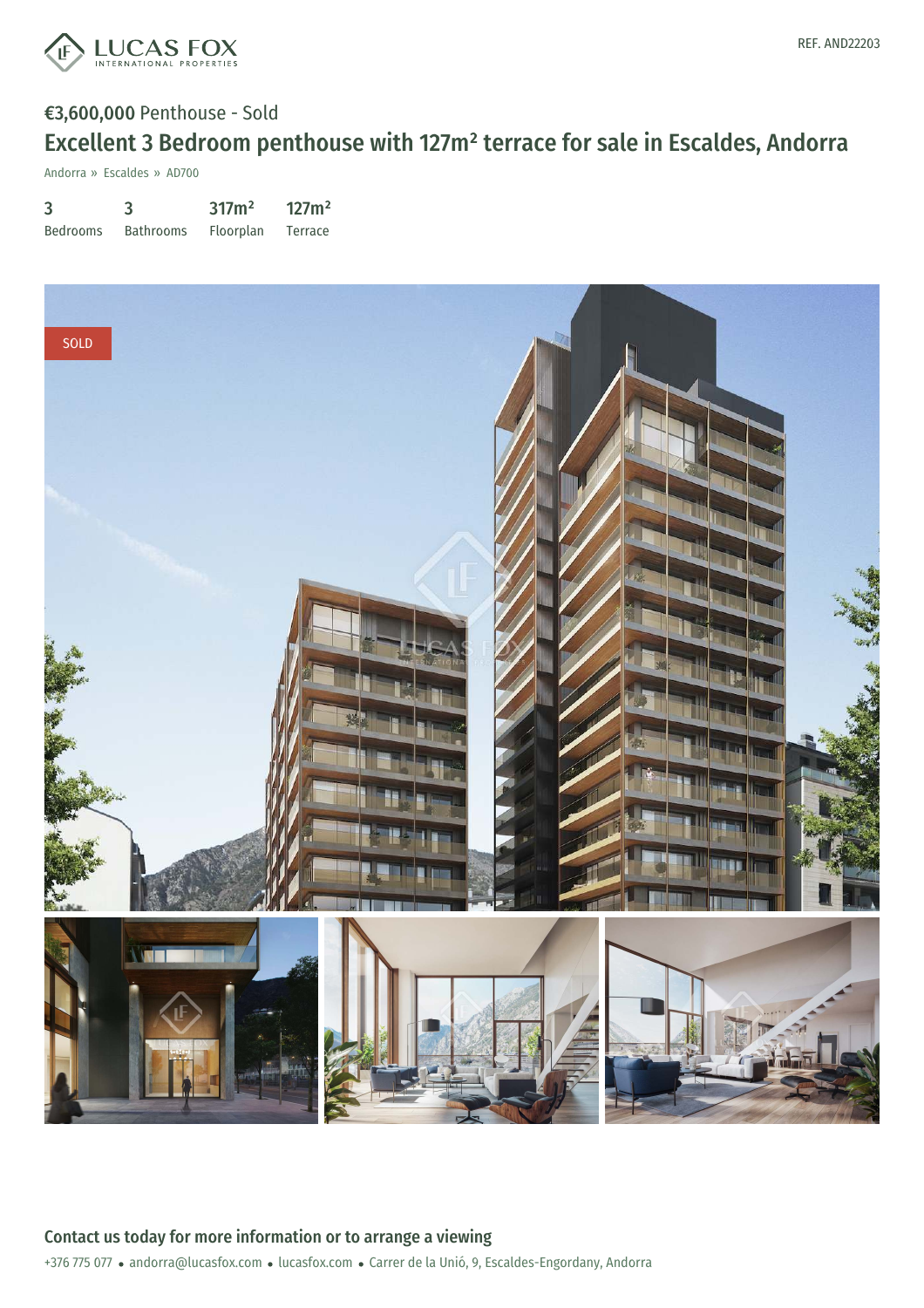

# €3,600,000 Penthouse - Sold Excellent 3 Bedroom penthouse with 127m² terrace for sale in Escaldes, Andorra

Andorra » Escaldes » AD700

| $\overline{3}$  | 3                | 317m <sup>2</sup> | 127m <sup>2</sup> |
|-----------------|------------------|-------------------|-------------------|
| <b>Bedrooms</b> | <b>Bathrooms</b> | Floorplan         | Terrace           |

#### OVERVIEW

### A new development of apartments for sale in Escaldes, Andorra

This luxurious and modern new development offers exclusive homes with 3 to 4 bedrooms in the heart of the centre of Escaldes, in the shopping area and close to all services.

The new development, consisting of 2 tower blocks, offers of a total of 5 homes. Luxury, exclusivity and comfort are the ideal words to define these spaces, which will offer a new concept of urban life to their future owners.

The luxury homes, which house 3 to 4 bedrooms and 2 and 4 bathrooms, also benefit from a spacious living room with kitchen-diner with a central island and spacious and bright interiors, ideal for a family. All properties receive abundant natural light for much of the day thanks to the orientation of the building. In addition, they enjoy incredible views and maximum comfort thanks to its unbeatable location.

The building also enjoys exclusive spaces for its residents, such as wonderful garden areas. In addition, the development makes parking spaces and large storage rooms available to the owners, ideal to maximise the free space in your home.

Contact us for more information on these new luxury homes.

### **Highlights**

- Luxury buildings and apartments
- Exclusive location near all services
- Parking spaces with capacity for 1 to 4 cars and storage rooms available  $\bullet$
- Abundant natural light and views in all homes  $\bullet$
- Landscaped [areas](mailto:andorra@lucasfox.com)  $\bullet$
- Exclusive services for owners  $\bullet$
- Ideal those seeking peace and quiet



[lucasfox.com/go/and22203](https://www.lucasfox.com/go/and22203)

Mountain views, Indoor swimming pool, Terrace, Private garage, Natural light, Wooden flooring, Parking, Balcony, Built-in wardrobes, Double glazing, Equipped Kitchen, Exterior, Heating, Near international schools, New build, Storage room, Transport nearby, Utility room, Views, Walk-in wardrobe